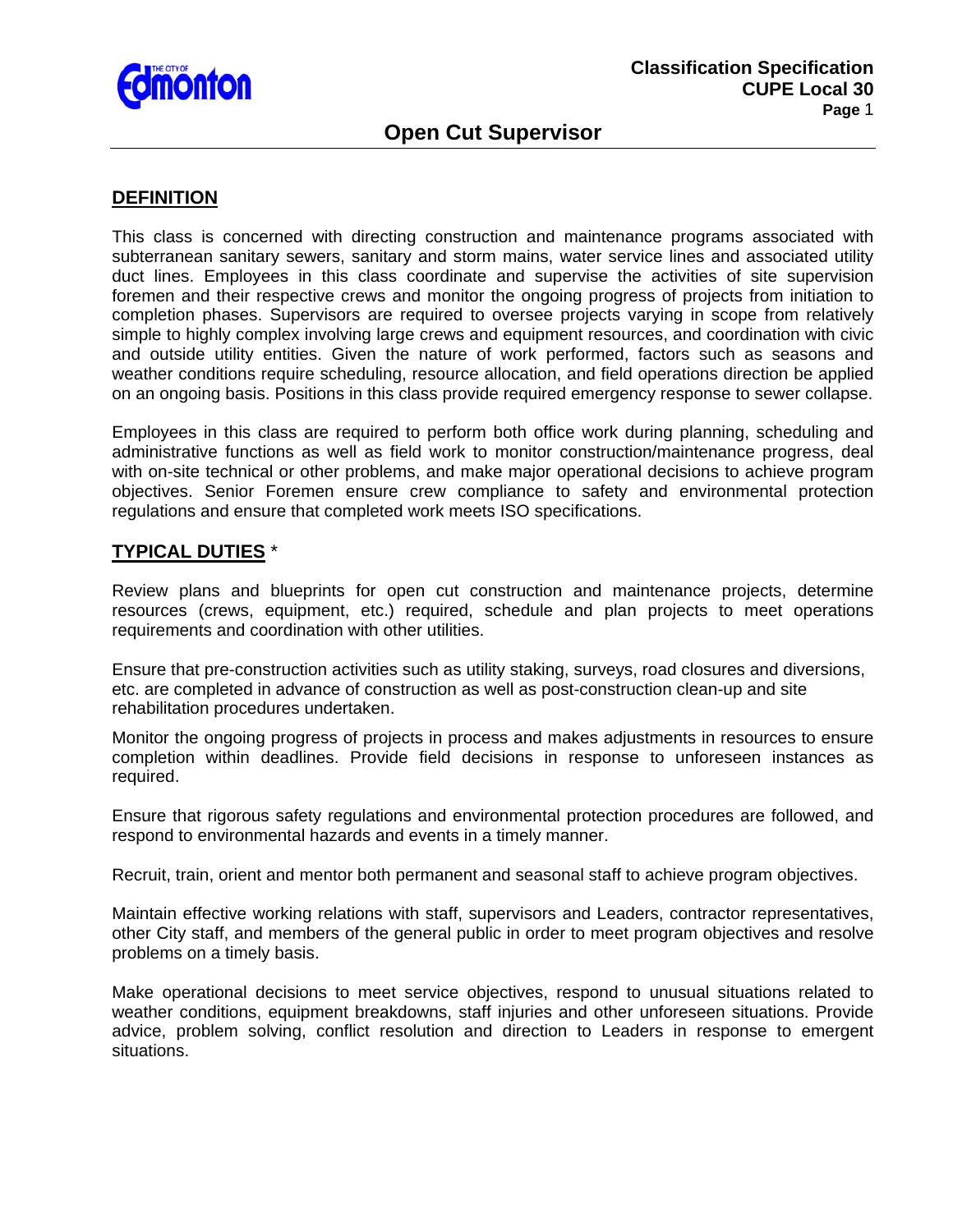

# **Open Cut Supervisor**

Provide appropriate service planning in areas such as manpower, equipment deployment, materials and supplies acquisition in order to ensure the continuing efficiency of open cut construction and maintenance operations. Co-ordinate staff vacation schedules, changes to staff information (address, etc.) and implement programs such as WCB and modified work to accommodate workforce needs. Ensure adequate supplies of protective clothing, containment kits, etc. and ensure that staff adheres to safety regulations and policies.

Prepare and analyze program performance data and productivity reports for managers and provide planning forecasts, future resource requirements (budgets, etc.) and prepare administrative reports such as accident reports, environment incidents, maintenance schedules, unit costing, seasonal production, etc. Maintain SAP record base of construction, inspection, maintenance and repair activity.

Gather information for discipline and dispute resolutions, recommend disciplinary action when required and determine whether remedial training and testing is required to resolve staff issues.

Maintain an awareness of new equipment, materials and methods in support of drainage system infrastructure, and provide leadership and training to implement new methods into the working environment. Research and compile information in support of the acquisition of new and replacement equipment.

Perform related duties as required.

## **KNOWLEDGE, ABILITIES AND SKILLS**

Considerable knowledge of the equipment, procedures, and associated policies and bylaws related to the City's drainage operations program.

Ability to effectively supervise the daily ongoing activities of a large drainage construction workforce, including performance monitoring, attendance management, and Occupational Health and Safety compliance.

Ability to co-ordinate multiple aspects of the drainage maintenance program and to respond to unforeseen situations such as weather conditions, worksite ground conditions, equipment breakdowns, environmental spills, etc.

Ability to communicate effectively with the public on matters related to service delivery and to resolve complaints in an expeditious manner.

Ability to effectively interpret and apply the concepts, principles and behaviours consistent with leading, motivating and encouraging staff; ensuring compliance with the City's policies and procedures and representing the City of Edmonton in a professional, honest, respectful, and safe manner.

Skill in the operation of open cut construction vehicles and associated equipment, the use and demonstration of proper lifting techniques and safety procedures.

Skill in the use of office automation software including word processors, spreadsheets, electronic mail, etc.